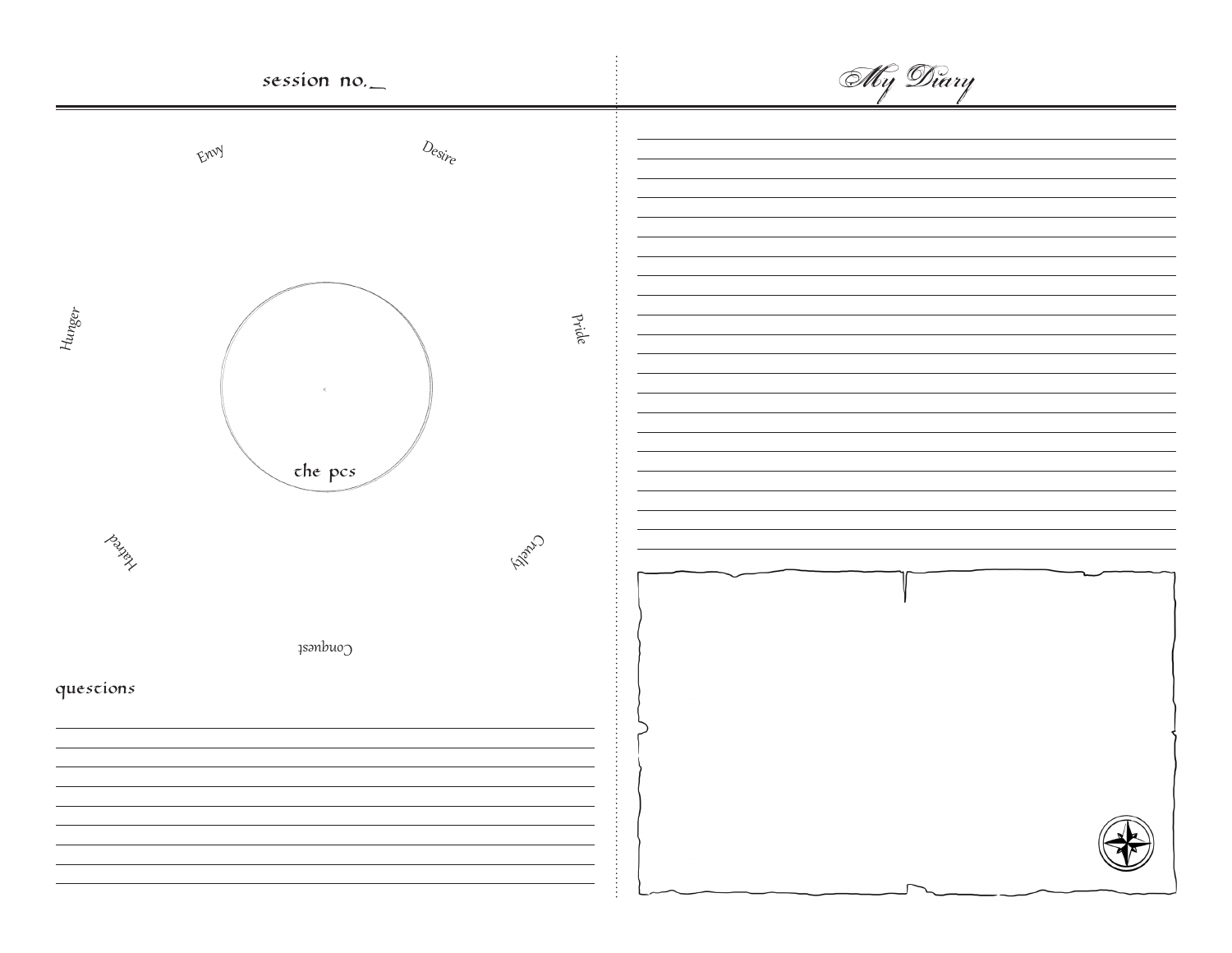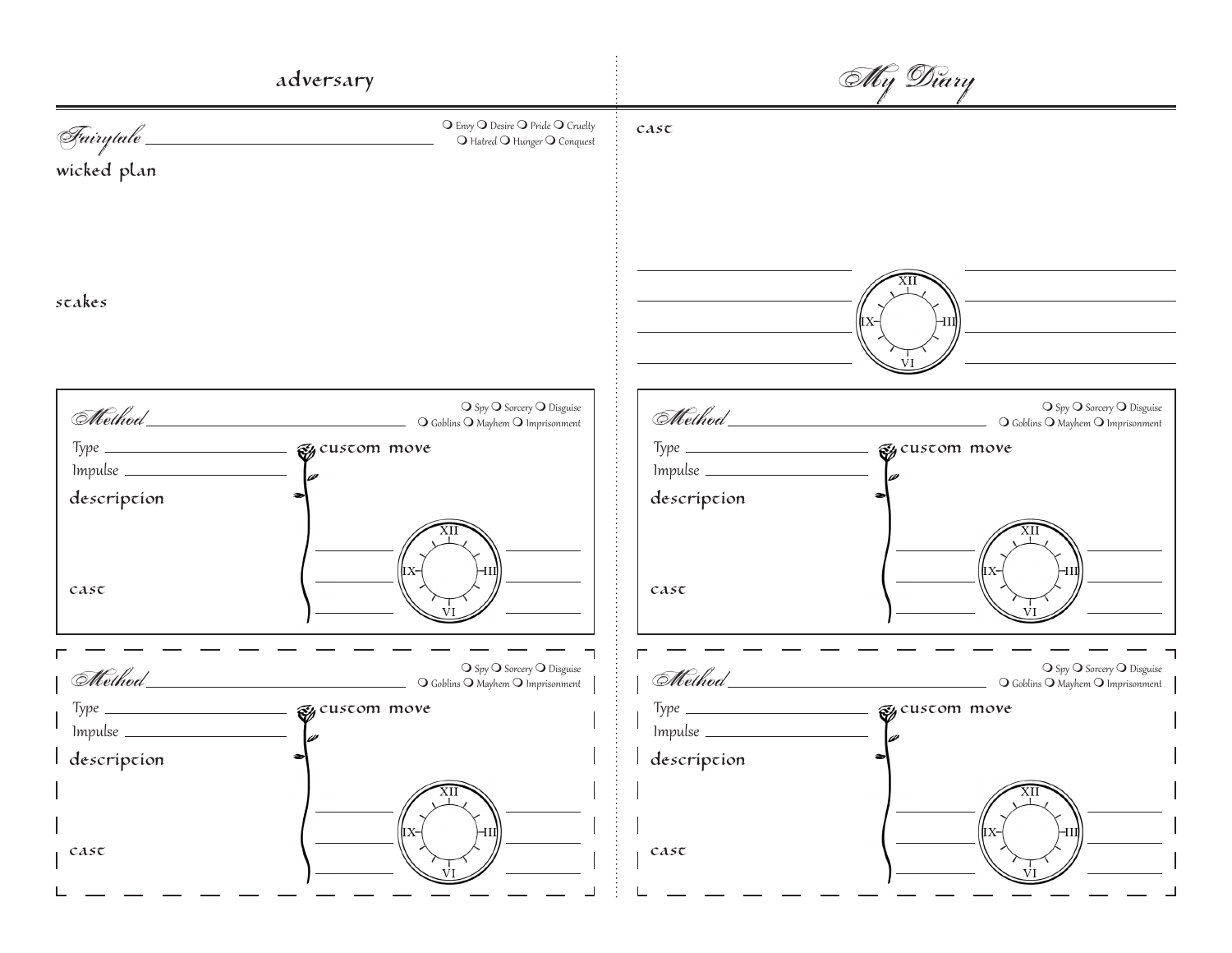The Narrator

## suggested harm of weapons

Weapons normally inflict an amount of harm equal to their fictional capacity for harm. Here are some examples:

- 0 harm: grappling, pebbles ⊕
- 1 harm: fists, rocks, light falls, dehydration ⊛
- 2 harm: swords, axes, bows, pistols, falls, fire ⊛
- 3 harm: rifles, shotguns, great falls ⊛
- 4 harm: legendary falls, machine guns, crashes ⊛
- 5 harm: explosions, dismemberment, drowning, plane crashes ⊛

## how much harm?

- Avoiding serious harm means 0 harm against individuals and -1 harm against bands. ⊛
- Terrible harm means add +1 to the harm. ⊛
- Stunning doesn't modify the harm, but the defender can't act until they recover. ⊛
- The amount of harm may be specified by the move, rather than the weapon. Don't subtract armor in this case. ⊛
- Magical weapons bypass mundane armor. ⊕
- You avoid serious harm when using magical armor against mundane weapons. ⊛
- Individuals take terrible harm from bands. ⊛
- Bands avoid serious harm from individuals. ⊛
- Small bands take terrible harm from plentiful bands.  $\circledS$
- Plentiful bands avoid serious harm from small bands. ⊛

## healing

Heart tokens are restored at a rate of one per scene. They are all restored between sessions. Stunned characters recover at the end of the current scene.

## suggested protection of Armor

Armors normally protect from an amount of harm equal to their fictional capacity for protection. Here are some examples:

- 0 protection: normal clothes ⊛
- 1 protection: motorcycle jackets, crash helmets, shields ₩
- 2 protection: ballistic vests, plate armor ⊛
- 3 protection: bomb suits ⊛

## bargains of wealch

Some examples of wealth are:

- 0 point bargains: mundane weapons, mundane library, mundane cow, mundane flowers ₩
- 1 point bargains: magic beans, healing fruit, magical harp, poison apple, poisoned comb, three drops of blood, golden egg, a mundane luxury car, the shadow of a boy €
- 2 point bargains: seven league boots, seven league hat, cloak of invisibility, everfull purse, golden hen, magical sword, cap of knowledge, shoes of swiftness, magic mirror, a mundane luxury house ⊛
- 3 point bargains: royal titles, wishing ring, magic lamp, a mundane fortune  $\circledS$

## bargains of deed

Some examples of deeds are:

- 0 point bargains: trivial labor ⊛
- 1 point bargains: labor, theft, testimony, safety ⊛
- 2 point bargains: child, murder, marriage, ⊛
- imprisonment, geas, glamour, transformation
- 3 point bargains: servitude, firstborn, true love's first kiss, death, permanent geas, permanent glamour, permanent transformation ❀

## Your Agenda

- Make the world seem real ⊛
- Fill the PCs' lives with drama ⊛
- Play to find out what happens ⊛

## the principles

- Sprinkle Fairy Dust  $\circledS$
- Talk to the Characters  $\circledS$
- Ground your Moves  $\circledS$
- Don't Name Your Moves  $\circledS$
- Sharpen Your Axe ⊛
- Give Everyone a Name and a Goal ⊛
- Ask Lots of Questions ⊛
- Twist the Knife ⊛
- Push for Goals ⊛
- Create Poison Apples ⊛
- Be a Fan of the PCs ⊛
- Think Offstage Too ⊛
- Delegate Some Decisions ⊛

#### narracor moves

#### Separate them. ₩

- Kidnap them. ⊛
- Introduce a mystery.  $\circledS$
- Throw someone into the fire. ⊛
- Show something wicked that is happening.  $\circledS$
- Show something wicked that will happen. ⊕
- Announce a wicked consequence of their actions. ⊛
- Steal something from them. ⊛
- Trade blows.  $\circledS$
- Harm someone. ⊛
- Ask them for a bargain. ₩
- Offer them a bargain. ⊛
- Trigger a curse. ⊛
- Make their move a bane. ⊛
- End the scene (and start a new scene). ⊛
- Make an Adversary move ⊛

## The First Session

- Describe fairytales in the mundane world. ⊛
- Make it about the characters. ⊛
- Ask lots of questions. ⊛
- Don't answer all the questions. ⊛
- Pay attention to the players' goals. ⊛
- Threaten their goals. ⊛
- Nudge the players to set goals and make moves. ⊛
- Put two or more PCs together in a scene. ⊛
- Make all your NPCs memorable. ⊛
- Put them in danger. ⊛
- Fill up your diary. ⊛

## The World

- Why are the fairytales in the mundane world? Q A
- Why don't mundanes know fairytales are Q real? A
- Where do the fairytales live (also known as Q fairytale city)? A
- What type of authority governs fairytale law? Q A
- Are there other magical realms such as Q Neverland or the Fairy Court? A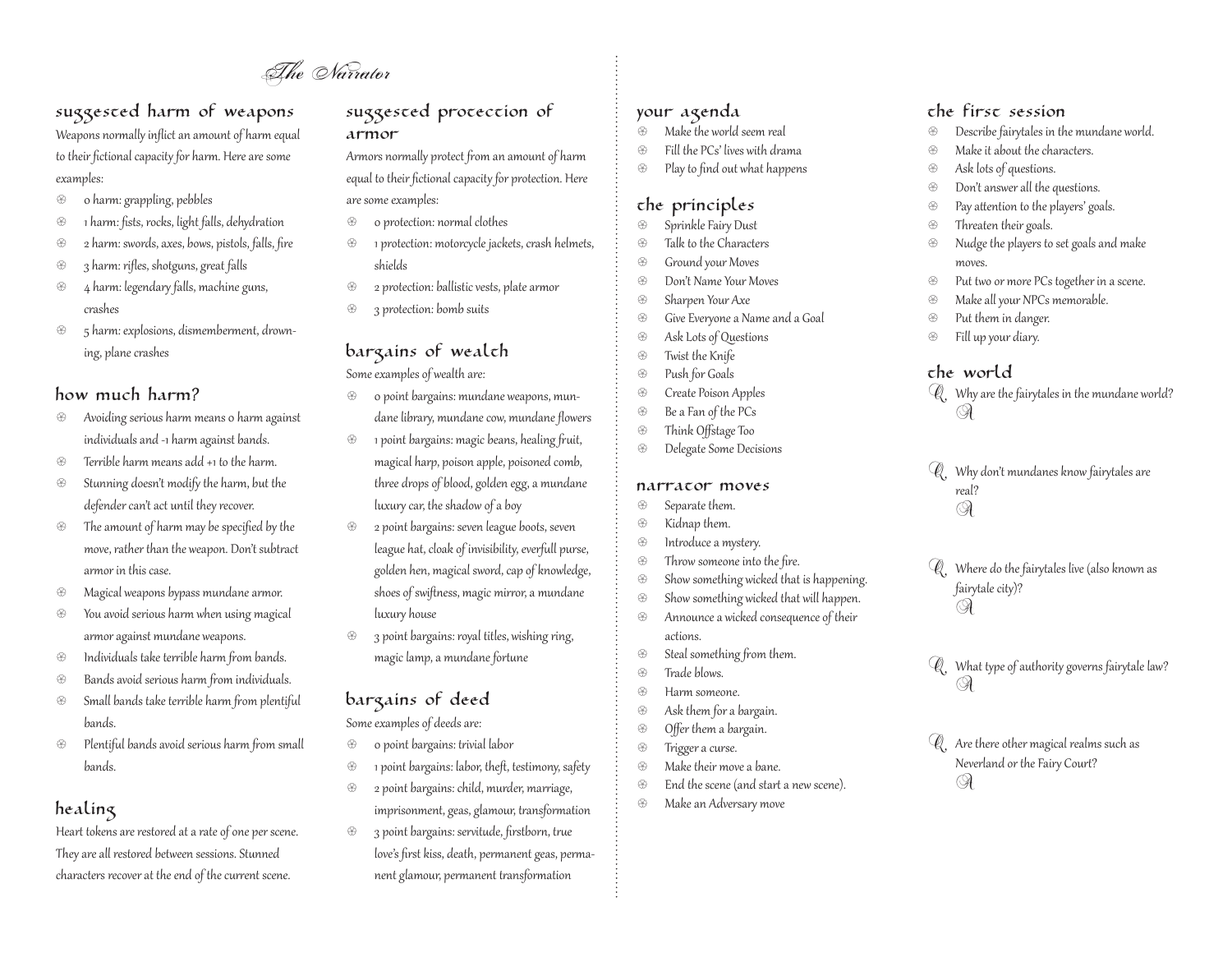Non-Player Characters

## Fairytales

Fairytales: Abraham Van Brunt, Ahmed, Ali Shar, Alonso, Antonio, Arthur a Bland, Aunt Em, Baldwin the Ass, Bandersnatch, Barbara Allen, Bearskin, Betsy Bobbin, Bluebeard, Boq, Br'er Bear, Br'er Fox, the Bridge Troll, Bruin the Bear, Buk Ettemsuch, Buttercup, Button-bright, Cám, Cap'n Bill, Captain Fyter, Cassim, the Caterpillar, the Chupacabra, Cobweb, Coyote, Doctor Knowall, the Dormouse, the Duchess, Dunyazad, the East Wind, Eureka, Ferdinand, Francis Flute, Friar Tuck, Frogman, Gentleman Starkey, Giangio, the Guardian of the Gates, Harlequin, Herman Von Starkenfaust, Hippolyta, Humpty Dumpty, the Huntsman, Ilsebill, Ja'far, the Jabberwock, Jack Sprat, Jellia Jamb, John Darling, Jun-li, Katrina Van Tassel, the Khan, King Arthur, King Cole, King Noble, the King of Hearts, King Pastoria, King Thrushbeard, King Yunan, the Knave of Hearts, L'Aurore, La Llorona, Le Jour, Little Annie the Goose-Girl, Little Boy Blue, Liu Fendou, Lysander, Melampo, Michael Darling, Miranda, Miss Muffet, Mister Antonio, Mmoatia the Dwarf, Mmoboro Hornets, the Mock Turtle, Mombi, Morgiana, Moth, Mr. Badger, Mr. Dongguo, Mr. Smee, Mrs. Sprat, Much the Miller's Son, Mustardseed, Nana, Nibs, Nick Bottom, the North Wind, the Nunda, the Ogress Queen Mother, Onini the Python, Osebo the Leopard, Patchwork Girl, Patjwi, Peaseblossom, Peter Quince, Pock Face, Prince John, Princess Langwidere, Princess Yaegiri, Punch, Queen Guinevere, Ratty, Red King, Reynard the Fox, Rip Van Winkle, Robin Starveling, Sawhorse, Scheherazade, the Sea Witch, Sebastian, the Seven Good Fairies, Shah Zaman, Shahryār, Shita-kiri Suzume, Signora Rosaura, Simpleton, Sinbad the Porter, Sir Guy of Gisbourne, Slightly, the Snake Prince, Snug, the South Wind, Stephano, the Sun, Talia, Tam Lin, Tibert the Cat, Tiger Lily, Tom Snout, Trinculo, Trusty John, Tweedledee, Tweedledum, Udea, Ugu the Shoemaker, Uncle Henry, the Ungrateful Dwarf, Urashima Tarō, the Valiant Tailor, the Weird Sisters, the West Wind, White Bear King Valemon, White King, White Knight, White Queen, Wicked Stepsisters, Wu, Zumurrud

## Fairytale Surnames

Baker, Bell, Black, Blue, Book, Brown, Butcher, Button, Candle, Crab, Crane, East, Fox, Frost, Glass, Gold, Green, Heart, Hope, Hopper, Hunt, Jackson, King, Knight, North, Piper, Porter, Prince, Queen, Red, Rose, Shadow, Shoe, Sister, Smith, Snow, South, Star, Summer, Sun, Swan, Tailor, Thorn, Tweed, West, White, Web, Wind, Winter, Wolf, Wood

## npcs and heart tokens

- NPCs only get 2 heart tokens. ⊛
- Leaderless bands only get 3 heart tokens. ⊛
- Bands with leaders get a full 4 heart tokens. 。<br>종

#### monscers

- You can do one or more of the following to boost a monster's power:
- Treat the monster as a band either small or plentiful. ⊛
- Give the monster a natural magical weapon of 4 or 5. 융)
- Give the monster natural magical armor of 2 or 3. ⊛

#### Mundane Surnames

Smith, Johnson, Williams, Brown, Jones, Miller, Davis, García, Rodríguez, Wilson, Martínez, Anderson, Taylor, Thomas, Hernández, Moore, Martin, Jackson, Thompson, White, López, Lee, González, Harris, Clark, Lewis, Robinson, Walker, Pérez, Hall, Young, Allen, Sánchez, Wright, King, Scott, Green, Baker, Adams, Nelson, Hill, Ramírez, Campbell, Mitchell, Roberts, Carter, Phillips, Evans, Turner, Torres, Parker, Collins, Edwards, Stewart, Flores, Morris, Nguyen, Murphy, Rivera, Cook, Rogers, Morgan, Peterson, Cooper, Reed, Bailey, Bell, Gómez, Kelly, Howard, Ward, Cox, Díaz, Richardson, Wood, Watson, Brooks, Bennett, Gray, James, Reyes, Cruz, Hughes, Price, Myers, Long, Foster, Sanders, Ross, Morales, Powell, Sullivan, Russell, Ortiz, Jenkins, Gutiérrez, Perry, Butler, Barnes, Fisher

#### Mundane Women

Emily, Madison, Emma, Olivia, Hannah, Abigail, Isabella, Samantha, Elizabeth, Ashley, Alexis, Sarah, Sophia, Alyssa, Grace, Ava, Taylor, Brianna, Lauren, Chloe, Natalie, Kayla, Jessica, Anna, Victoria, Mia, Hailey, Sydney, Jasmine, Julia, Morgan, Destiny, Rachel, Ella, Kaitlyn, Megan, Katherine, Savannah, Jennifer, Alexandra, Allison, Haley, Maria, Kaylee, Lily, Makayla, Brooke, Mackenzie, Nicole, Addison

#### Mundane Men

Jacob, Michael, Joshua, Matthew, Daniel, Christopher, Andrew, Ethan, Joseph, William, Anthony, David, Alexander, Nicholas, Ryan, Tyler, James, John, Jonathan, Noah, Brandon, Christian, Dylan, Samuel, Benjamin, Nathan, Zachary, Logan, Justin, Gabriel, Jose, Austin, Kevin, Elijah, Caleb, Robert, Thomas, Jordan, Cameron, Jack, Hunter, Jackson, Angel, Isaiah, Evan, Isaac, Mason, Luke, Jason, Gavin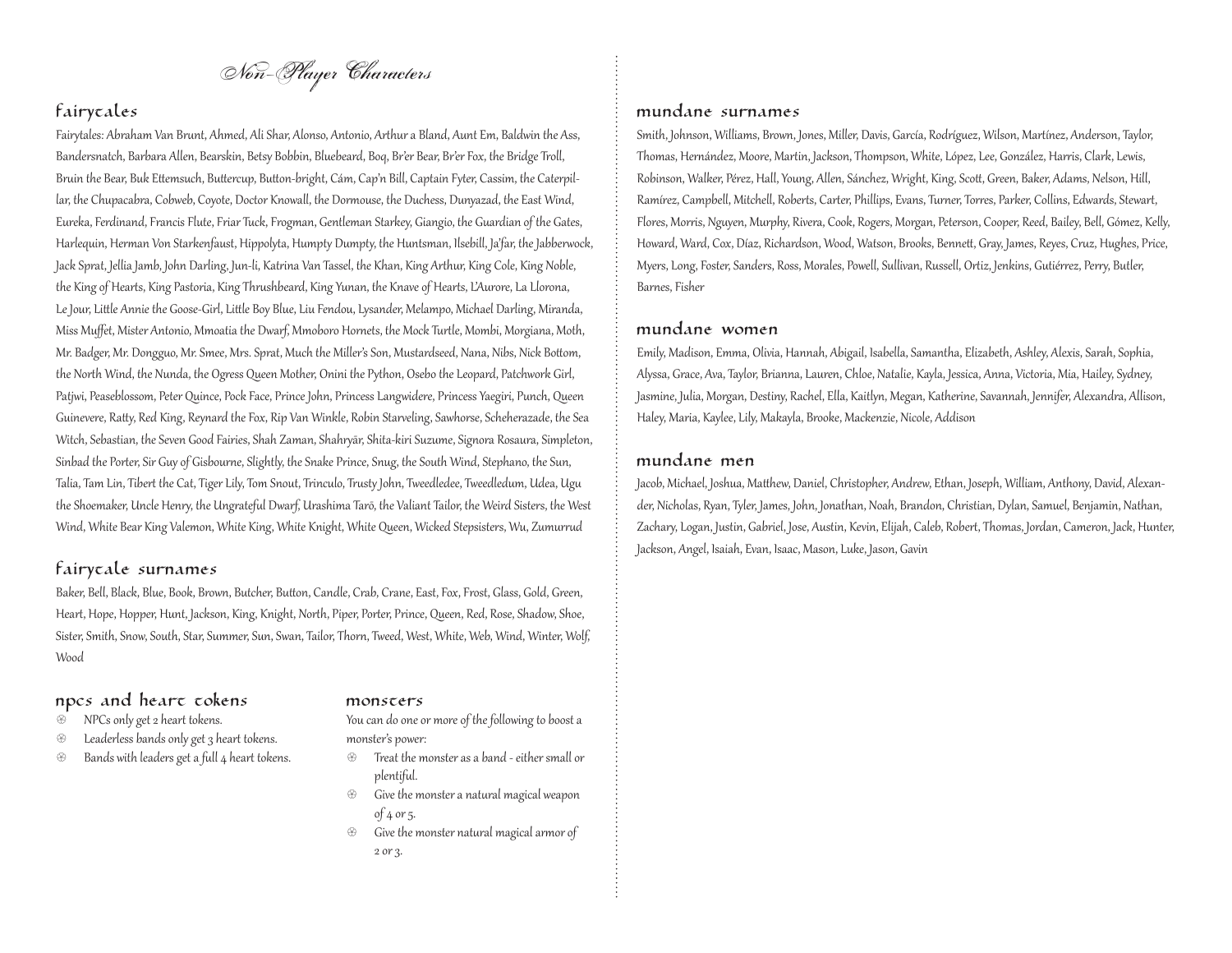# Adversaries

## Spy

- Talking Animal ⊕
- Ordinary Citizen ⊛
- Magic Mirror ⊛
- Crystal Ball ⊛
- **Stealth** Œ,
- Gossip Œ,
- The Wind ⊛
- Men in Black ⊛

### spy moves

- Turn someone's plan inside out ⊕
- Show up uninvited at their home ⊛
- Turn up dead, murdered as a message ⊛
- Steal a magic item and give it to the adversary ⊛
- Offer someone a bargain that someone else won't like ⊛
- Trigger someone's curse ⊛
- Cause a deadly distraction from the adversary ⊛
- Sneak up behind someone and strike ⊛
- Leave something behind ⊛
- Watch from a distance ⊛

#### Sorcery

- Enchantment Œ,
- Wishes Œ,
- Transformation ⊕
- Poison Œ,
- Bargain ⊛
- **Destroy** ⊛
- Control ⊛

#### Sorcery moves

- Transform someone ⊛
- Cast a spell on someone ⊛
- Fill a location with deadly traps ⊛
- Enter any scene at any time ⊛
- Destroy someone or something utterly ⊛
- Control their allies and make them yours for now ⊛
- Put someone to sleep  $\circledS$
- Ignore harm other than a weakness ⊛
- Spend great wealth freely ⊕
- Curse someone who displeases you €
- Display your power ⊛
- Reverse a PC move ⊛
- Insult or belittle someone ⊛

## disguise

- Lies ⊛
- Old ⊛
- Dead ⊛
- Ally ⊛
- Imperilled ⊛
- Fearful ⊛
- Advisor  $\langle \overline{\varphi} \rangle$

## disguise moves

- Tell someone a lie ⊛
- Show weakness in response to a threat €
- Avoid a subject or change the subject ⊛
- Lurk on the fringes in an overcoat, hat and dark glasses ⊛
- Avoid answering a direct question ⊛
- Disappear when threatened ⊛
- Pretend to be harmed €
- Create division between them ⊛
- Drive their allies away ₩
- Cause panic and madness ⊛

## Goblins

- Angry Mob ⊕
- Winged Animals ⊛
- Insect Swarm ₩
- Pack of Beasts €
- Ugly Children ⊛
- Normal Servants ⊛
- Puppets ⊛
- Thieves ⊛
- Monstrous Beast ⊛
- Soldiers ⊕

## Goblins moves

- Assault the fairytale city ⊕
- Capture someone by force  $\circledS$
- Threaten to burn something down ⊛
- Burst in through the windows ⊕
- Poison someone ⊛
- Carry off their ally ⊛
- Ruin or despoil something they care about ₩
- Appear behind someone or over their shoulder ⊛

Harm someone who learns your secret

Sharpen your knives, load your gun Kidnap someone who looks tasty

Chop up meat and savor the smell and taste Transform someone into something weak Wreck their home and steal their stuff

Ignore an attack that doesn't target your

Ask for a gift, perhaps through a threat

Make a direct attack on someone

Ask for a counteroffer

⊛ ⊛ ⊛  $\circledS$ ⊕ ⊛ ⊛ ⊛ €

⊕ ⊛ ⊛

⊛ ⊛ ⊛  $\circledS$ ⊛  $\langle \overline{\varphi} \rangle$ €?

€  $\circledS$ ⊛ €

⊕ ⊛ ⊛ ⊛  $\circledS$ 

⊛

Swallow someone whole

Reveal a ticking bomb

imprisonment Magical Geas Magical Cave Dungeons Bargain Servitude Riddles Abandonment

Imprisonment moves Trap someone in one location

Lock someone behind a door

for something they want Reveal yourself as someone's boss Ask a riddle as part of a bargain Leave someone stranded somewhere Kidnap their allies and leave some clues Throw them in jail for a crime they might have

committed

already

Place a geas on someone that they must follow

Offer a bargain that includes imprisonment

Introduce a cellmate that they may know

weakness

- Stop anyone who tries to get through ⊛
- Guard a magic item ₩
- Eat someone, swallowing them whole ⊛
- Attack with mundane weapons ⊛
- Rob someone ₩

## Mayhem

- Arsenal  $\bigoplus$
- Contracted ⊛
- Murderous Secret ⊛
- Beheading ₩
- Cannibalism ⊛
- Transformation ⊛
- Burglary ⊛
- Monstrous €
- Greed ⊛

₩ ⊛

- Bomb ₩
- Assault  $\langle \overline{\varphi} \rangle$

#### mayhem moves

Steal their weapons Attack with a great weapon